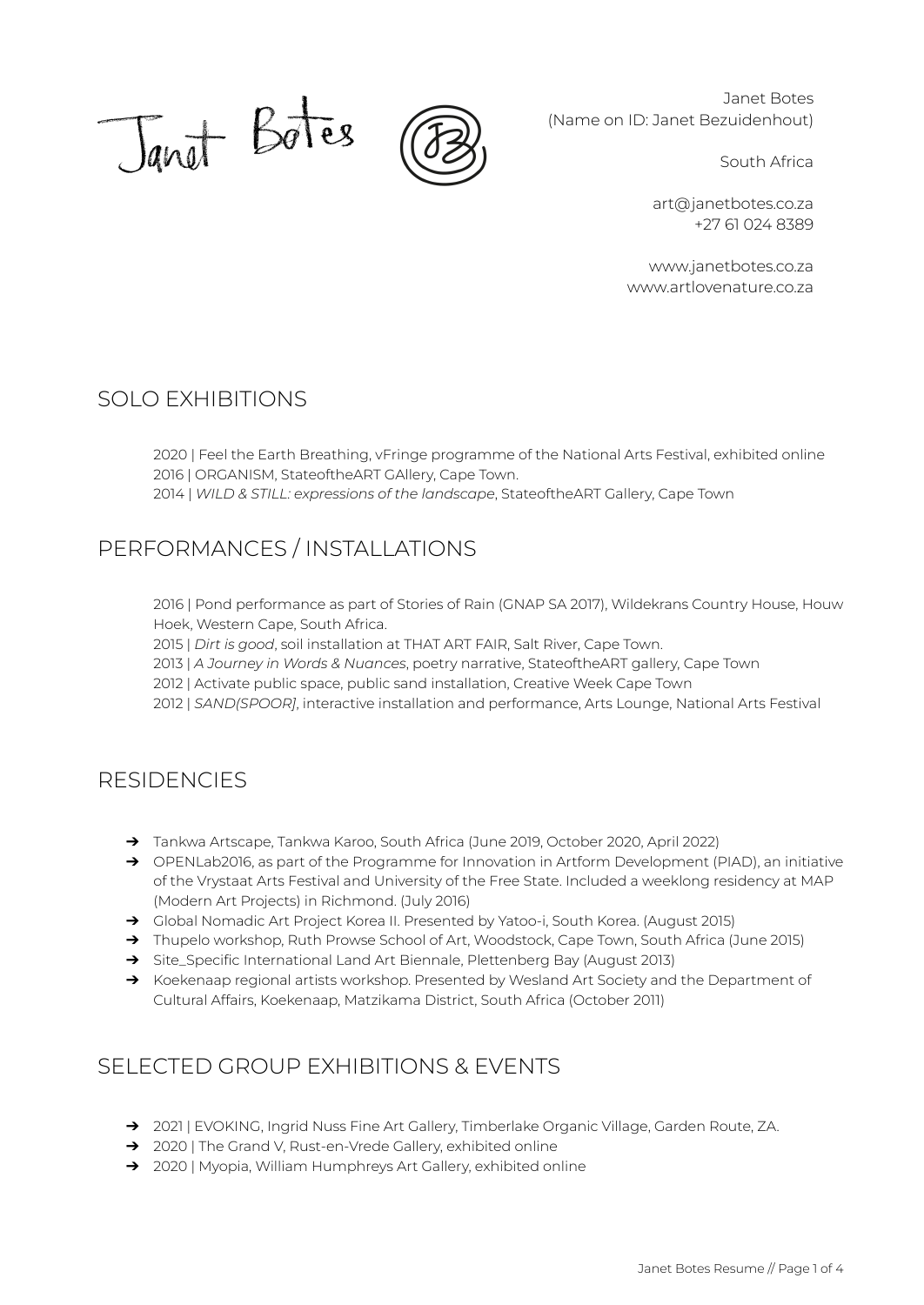- ➔ 2019 | Tankwa Artscape artworks exhibited in public space in Romania
- ➔ 2019 | '*12x12x12+Nature*', Geumgang Nature Art Center, Gongju, South Korea.
- ➔ 2019 | Home Moods. Liebrecht Gallery. Somerset West
- → 2018 | VERGE. Knysna Art Gallery, Old Gaol museum complex, Knysna, South Africa
- → 2018 | '*12x12x12+Nature*', Geumgang Nature Art Center, Gongju, South Korea.
- → 2018 | The Grand IV, Rust-en-Vrede Gallery, Cape Town, South Africa.
- → 2017 | SPRING | UNTITLED. StateoftheArt Gallery, Cape Town.
- → 2017 | Stream of Consciousness. Liebrecht Gallery, Somerset West.
- → 2016 | OutoftheCUBE at Turbine Art Fair, 14-17 July, Johannesburg.
- → 2015 | It's in my Nature... Exhibition by Janet Botes & Jaco Coetzee. Liebrecht Gallery, Somerset West
- → 2015 | An Awareness of Trees. Art Sauce, 62 Roeland Street, Cape Town, South Africa
- → 2015 | Remembrance of Nature: 30 Nature Artists in the World, Geumgang Nature Art Center, Gongju, S.Korea
- → 2015 | The Snake Eagle Thinking Path Launch exhibition. Matjiesfontein, Karoo, South Africa
- → 2014 | Equus. Equus Gallery, Cavalli Estate, R44 between Somerset West and Stellenbosch
- ➔ 2014 | A Sense of Place. OutoftheCUBE online gallery
- → 2014 | The industrial Karoo: FEAR & LOSS, curated by Katie Barnard du Toit. Oliewenhuis Art Museum, "The Reservoir", Bloemfontein.
- → 2013 | Fragile Beautifull II. The Working Gallery, Bergvliet, Cape Town
- → 2013 | Pieces & Puzzles: Compositions of human expression inspired by nature. Lovell Gallery, Woodstock, South Africa
- → 2013 | Encounters Annual Wildlife exhibition at the Cape Gallery, Cape Town
- ➔ 2013 | Hiernamaals Hereafter, Slee Gallery, Stellenbosch
- → 2012 | (eco)nversations GREEN ART 2012, Green Expo, Cape Town International Convention Centre
- → 2012 | Walk This Earth Alone, Gallery @ Grande Provence, Franschhoek, Western Cape.
- → 2012 | HumanEarth III: First Material, US Gallery, Stellenbosch, South Africa.
- → 2011 | Scrapes & Scapes, Exhibition by Janet Botes & Mark Shaun Hopkins. Bodutu Gallery, Vanderbijlpark
- → 2011 | HumanEarth: conversation, Wessel Snyman Creative, Cape Town. Curated by Nastasha Daniels
- → 2010 | Dare to Dream in Silent Moments, Wessel Snyman Creative, Cape Town
- → 2010 | Nuances Performance, City Soireé, 29 September. Wessel Snyman Creative, Cape Town
- → 2010 | VAN-Guard Winelands Group Exhibition, Durbanville Hills, Western Cape. Curated/organized by VANSA
- ➔ 2009 | State of Mind, VANSA Spin Space, Cape Town
- → 2009 | Sangisa Sangisa, exhibition & group performance, VANSA Spin Space, Cape Town
- → 2009 | Unified: Unpretty, Unclean, Underneath, Unnatural. Eat Your Words Artspace, Vereeniging
- → 2009 | Between the lines, Gallery at Duncan Yard, Hatfield, Pretoria. Curated by Cecily Phol

## OTHER PROFESSIONAL EXPERIENCE

| ORGANISATION/<br><b>BUSINESS</b> | PROJECT                                                                                   | ROLE / RESPONSIBILITIES                                                              |
|----------------------------------|-------------------------------------------------------------------------------------------|--------------------------------------------------------------------------------------|
| Site_Specific                    | Stories of Rain - Global Nomadic Art Project<br>(2016)                                    | Assisting with the coordination.<br>marketing & design of this incredible<br>project |
|                                  | Snake Eagle Thinking Path in Matjiesfontein.<br>part of the Karoo Geoglyph Project (2015) | One of the volunteer artists                                                         |
|                                  | Land Art at Wildekrans Country House for<br>Elgin Open Gardens (2015)                     | Co-coordinated the event                                                             |
|                                  | Site_Specific Land Art Biennale, Plettenberg<br>Bay (2013)                                | Created promotional items for the event                                              |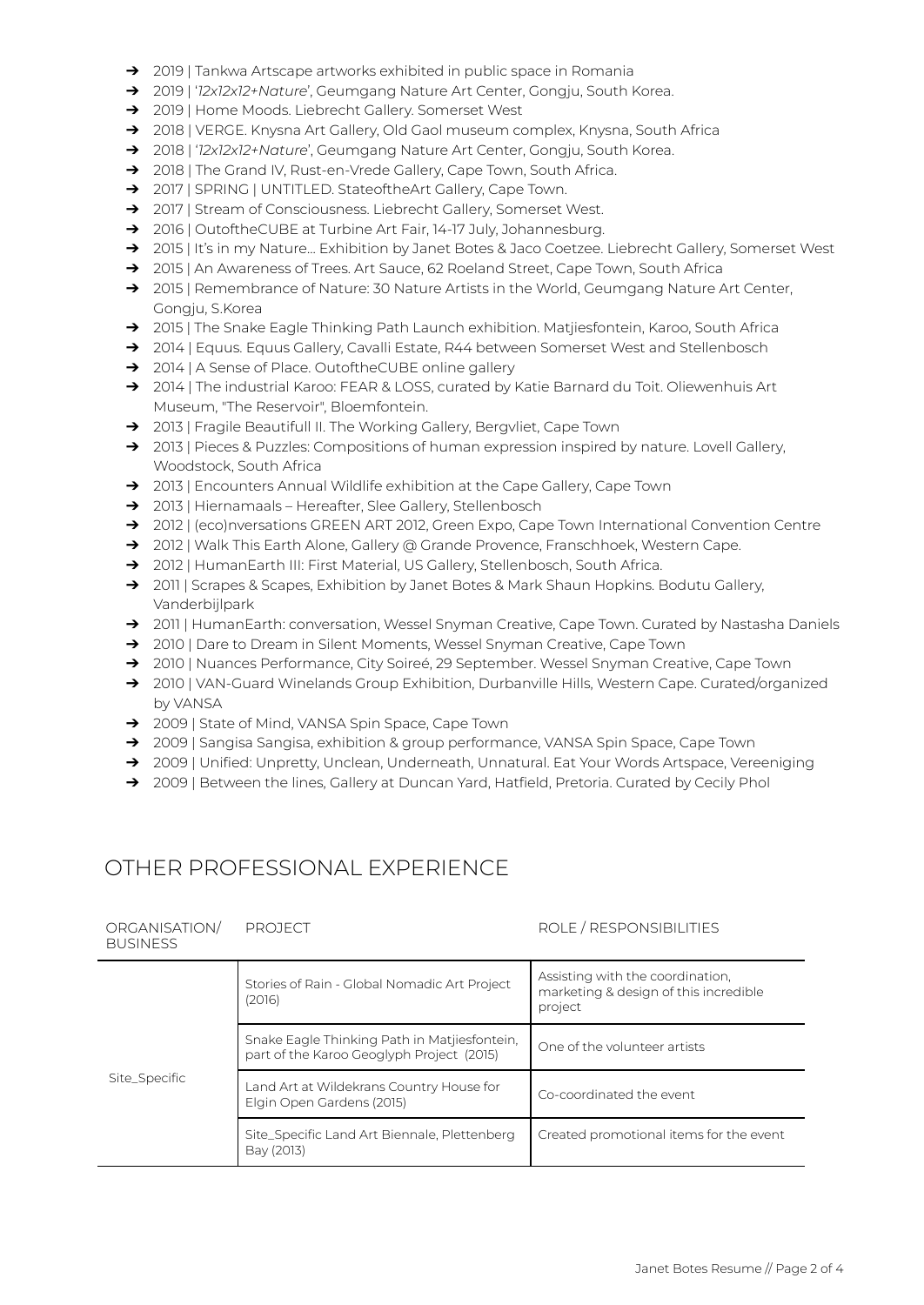|                                       | Western Cape Land Art gatherings (since<br>2014)                                                                                                                                                                                                                                                                     | Co-coordinating monthly gatherings                                                                            |
|---------------------------------------|----------------------------------------------------------------------------------------------------------------------------------------------------------------------------------------------------------------------------------------------------------------------------------------------------------------------|---------------------------------------------------------------------------------------------------------------|
| Shoprite Checkers<br>Development Fund | Strokes of Genius Schools Art Competition                                                                                                                                                                                                                                                                            | Invited to act as judge (2012 - 2013)                                                                         |
| StateoftheART<br>gallery              | Selling Artist<br>Ongoing consultation on branding, design & related gallery aspects                                                                                                                                                                                                                                 |                                                                                                               |
| Cape Town City                        | Commissioned to create an artwork for the Sandown MyCiti bus station on the West<br>Coast (2013)                                                                                                                                                                                                                     |                                                                                                               |
| Self-initiated                        | Creative Art workshops                                                                                                                                                                                                                                                                                               | Facilitation of creative classes and<br>workshops in different studios and spaces                             |
|                                       | Projects related to how art can support/assist in environmental issues, education or<br>conservation. Including the initiation of beach cleanup & land art sessions, brainstorming<br>sessions, exhibitions, and the creation of art in spaces that offer access to enjoying<br>biodiversity (e.g. botanical garden) |                                                                                                               |
|                                       | Presentations & projects focused on Climate Change awareness & eco-friendly living and<br>art-making                                                                                                                                                                                                                 |                                                                                                               |
|                                       | (eco)nversations Green Art exhibition at the<br>Green Expo, CTICC (2012)                                                                                                                                                                                                                                             | Curated & Organized the exhibition,<br>coordinating with artists and Expo<br>organisers                       |
|                                       | <b>VERGE</b>                                                                                                                                                                                                                                                                                                         | Curated & organised the exhibition and a<br>series of workshops/talks, with assistance<br>from fellow artists |

### FORMAL EDUCATION

2006 | B TECH: Graphic Design (Cum Laude), Vaal University of Technology, South Africa 2002 | Senior Certificate with Merit, Transvalia Highschool, Vanderbijlpark, South Africa

# WORKSHOPS / SHORT COURSES ATTENDED

- → Pen & Stone. Presented by Heleen de Haas, Die Letterhuis, Prince Albert, South Africa. (2018)
- → Creating Site-Specific Dance and Performance Works, CALARTS online course through Coursera. Presented by Stephan Koplowitz, California Institute of the Arts. (2014)
- → Introduction to Art Therapy. Presented by Samantha Davis, Cape Town. (2013)
- → IN FOCUS concept development workshop. Kai Lossgott, hosted by VANSA Western Cape (2011)
- → Cross Pollination Workshop. Presented by Karen Suskin, Helen van Zyl, Haldane Martin. Cape Town (2011)
- → Professional Practice for Artists. Les Cohn, Tarryn Cohn, Theresa Lizamore. Cape Town (2010)
- → Performance Art Workshop. Spier Contemporary & African Centre, by Jay Pather, held at University of Cape Town's Hiddingh Campus, Cape Town (August 2009)
- ➔ Lomography Workshop. Fernando Badiali (Exposure Gallery), Greatmore Studios, Cape Town ( 2009)

## ART PRACTICE

I create art in response to my environment and sense of place. I am also guided and inspired by the natural cycles of our Earth, the seasons, moon cycles, and my body's rhythms. My work is often transient installation pieces, or created with sand or mud, but I also work in watercolour, mixed media techniques, assemblage with found objects, and recently starting using textiles, threading and calligraphy in my work. My work has been dominated by landscape, still life and representations of animals, but recently veering towards abstract expressionism interwoven with my interest and belief in deep ecology & spiritual development.